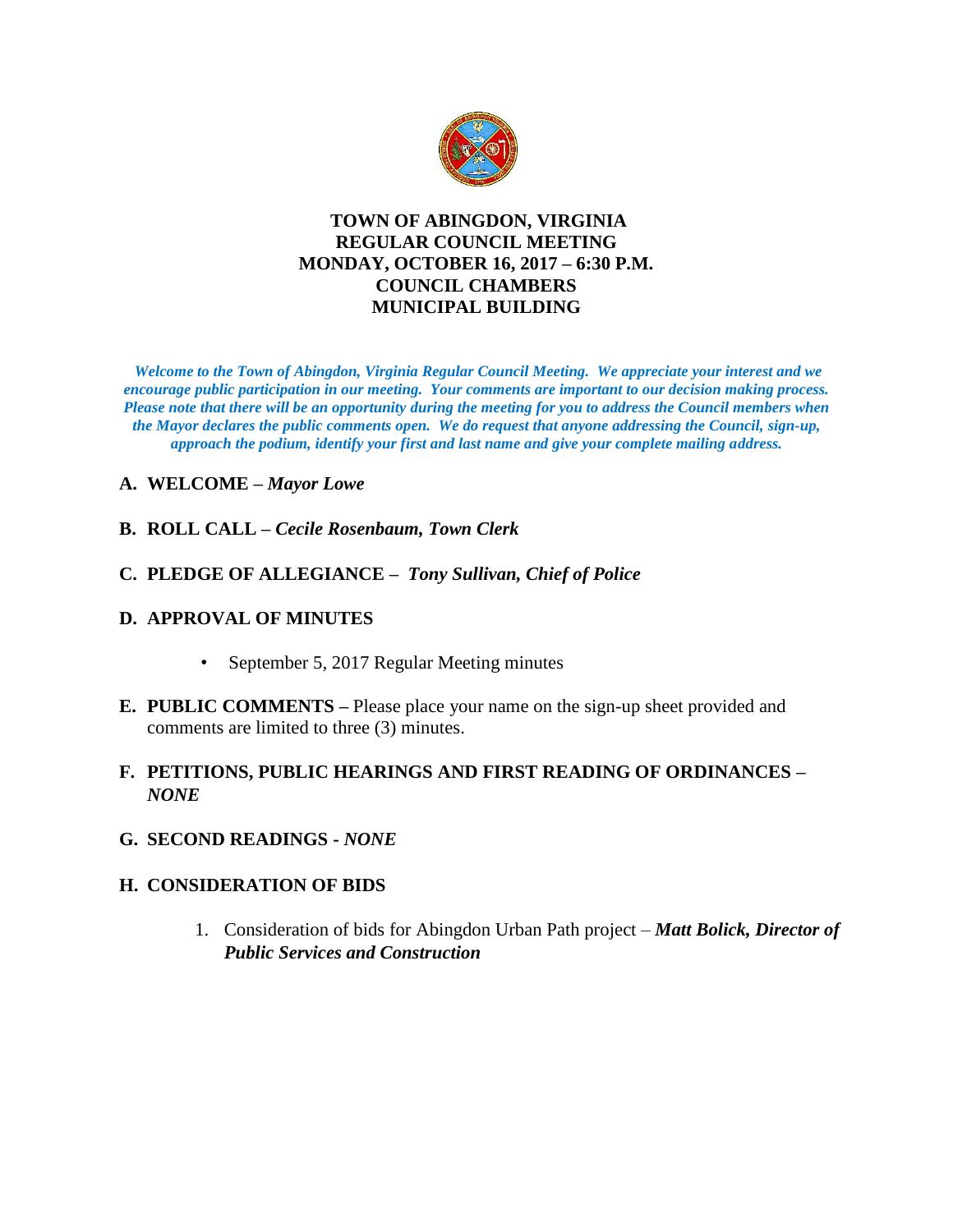Council Agenda October 16, 2017 Page Two

> 2. Consideration of bids for Asphalt resurfacing for the 2017-2018 fiscal year – *Matt Bolick, Director of Public Services and Construction*

### **I. REPORTS FROM THE TOWN MANAGER/ASSISTANT TOWN MANAGER**

1. Consideration of award of contract for Survey, Design, Construction Engineering and Inspection Services for Pedestrian, Road and Storm Drainage Improvements for Park Street and Tanner Street – *Matt Bolick, Director of Public Services and Construction*

### **J. RESOLUTIONS**

1. Resolution of the Council of the Town of Abingdon, Virginia as an Endorsement of the Construction of Pedestrian, Road and Storm Drainage Improvements along Park Street and Tanner Street (UPC #105675) – *Gregory W. Kelly, Town Manager*

## **K. OLD BUSINESS**

1. Consideration of proposed Tourism Zone **–** *Jayne Duehring, Director of Tourism and Tonya Triplett, Director of Economic Development*

## **L. CLOSED SESSIONS**

- Closed Session pursuant to the Code of Virginia, 1950, as amended, Section 2.2 3711(A)(7) for the purpose of discussing actual litigation in the matter of *Kevin Sandinaw v. Cathy C. Lowe, Richard Humphreys, Robert Howard, Deborah C. Icenhour, and Town Council of Abingdon*.
- Closed Session pursuant to the Code of Virginia, 1950, as amended, Section 2.2-3711 (A)(7) for the purpose of discussing actual or probable litigation involving personnel.

## **M. COUNCIL MEMBER REPORTS**

1. Consideration of Council's endorsement of a letter as prepared by the Coalition Against Bigger Trucks – *Cathy Lowe, Mayor*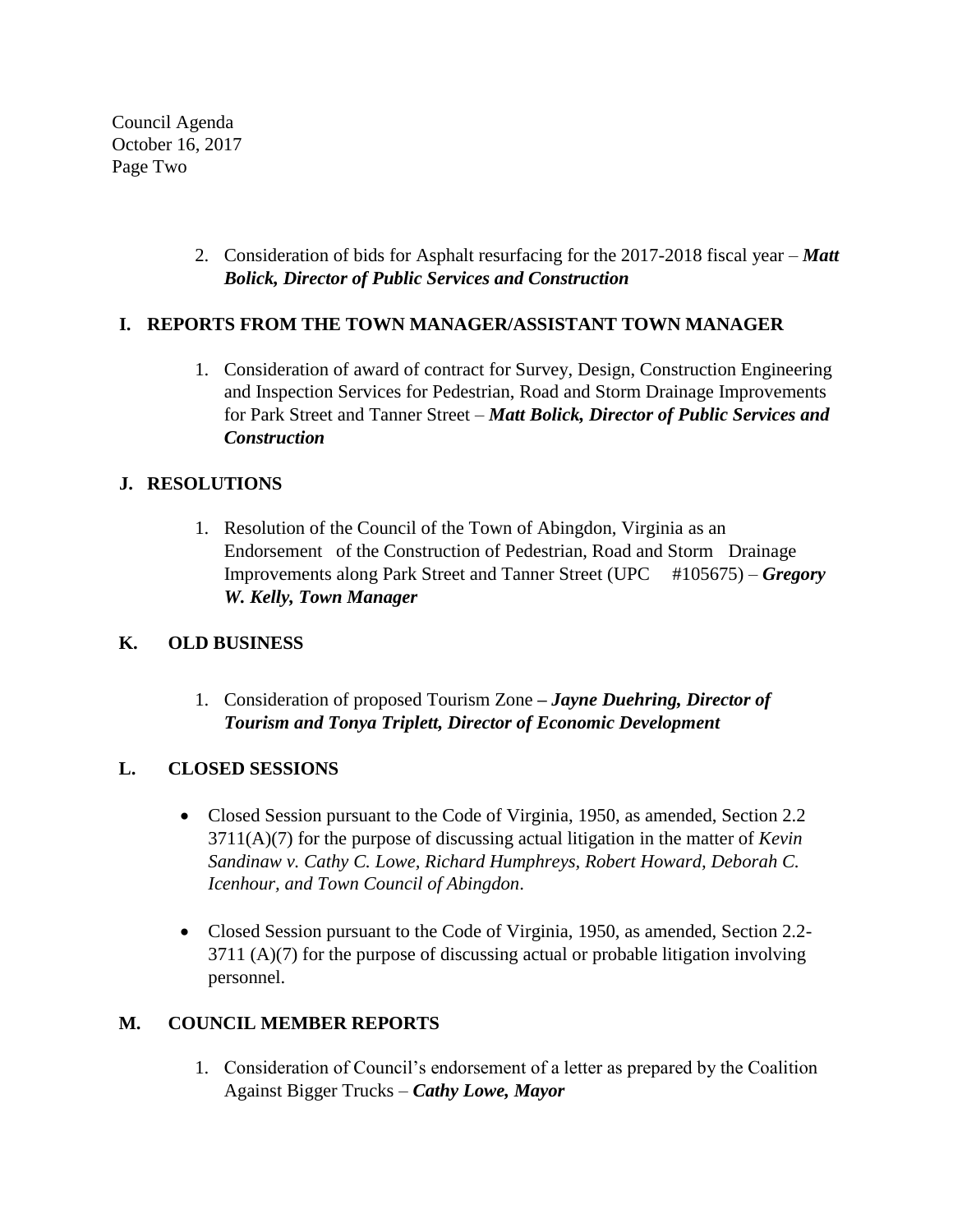Council Agenda October 16, 2017 Page Three

> 2. Consideration of up to date, independent, financial analysis of Town of Abingdon's participation in joint development project – *Wayne Craig, Council Member*

### **N. APPOINTMENTS TO BOARDS AND COMMITTEES**

### 1. **Virginia Highlands Small Business Incubator**

- Appointment to fill the unexpired term of Dr. French Moore, Jr. *– tabled from the September meeting* 

### 2. **Tourism Advisory Committee**

- *Moving Janet Woolwine from Retail representative to the now vacant B & B representative;*
- *Appoint Kalonn Roberts, Barter Theatre employee, to Attractions now vacant representative to replace Addie Lee that is no longer available to serve;*
- *Appoint David Matlock, Executive Director of the Virginia Higher Education Center, to Higher Education Field representative to replace Sean Webb who is no longer available to serve;*
- *Appoint Chris Cannon, Executive Director of Heartwood, to at Large member;*
- *Appoint Carrie Baxter, Director of Abingdon Main Street, as the Abingdon Main Street representative*
- *Reappointment of Joel Jerkins who is eligible for another three-year term*
- *Reappointment of Martha Keys who is eligible for another three-year term*

### 3. **Housing and Redevelopment Authority**

Reappointment of Vickye Hall who is eligible to serve another term

### 4. **Historic Preservation Review Board**

Reappointment of Jeff Johnson, who is eligible to serve another term.

*If Council so desires, Closed Session pursuant to the Code of Virginia, 1950, as amended, Section 2.2-3711(A)(1) for the purpose of considering applications to fill the positions on the Virginia Highlands Small Business Incubator, Tourism Advisory Committee, the Housing Development Authority and the Historic Preservation Review Board.*